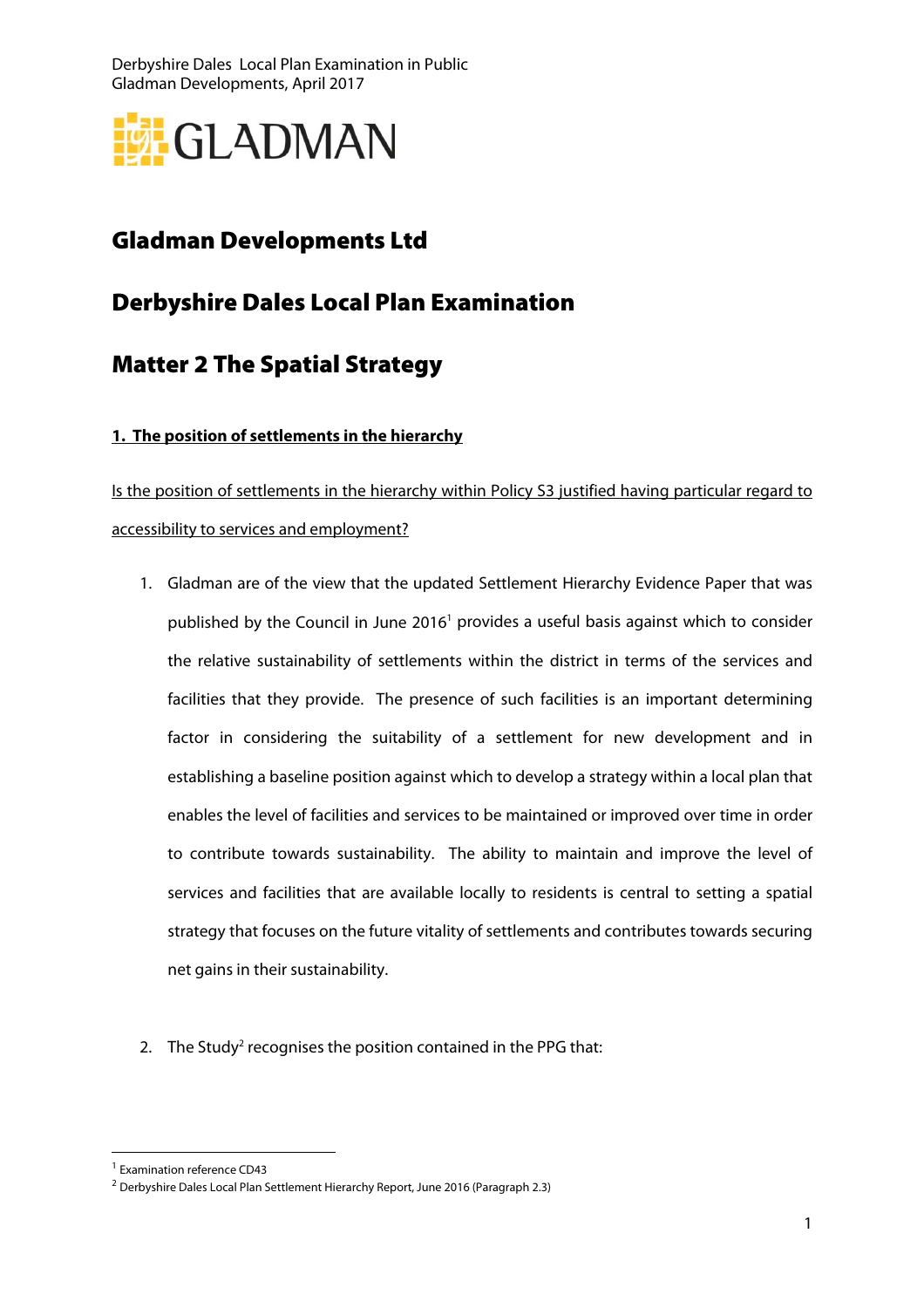"Assessing housing need and allocating sites should be considered at a strategic level and through the Local Plan and/or neighbourhood plan process. However, all settlements can play a role in delivering sustainable development in rural areas – and so blanket policies restricting housing development in some settlements and preventing other settlements from expanding should be avoided unless their use can be supported by robust evidence."3

- 3. The Report goes on to explain that: "The intention of this Study is to identify and rank those settlements which are most appropriate from a social and economic standpoint to accommodate major development. It does not therefore propose restrictive blanket policies, but puts forward the evidence to support future allocations of development which are proportionate to the role and function of each settlement."
- 4. With the above paragraph in mind, it is important that the policies of the plan fully reflect the baseline position that has been established and enable a positive approach to future growth. The starting point for this is a settlement hierarchy against which the distribution of a proportionate level of growth can be undertaken.
- 5. As set out in our representations on the pre-submission version of the Plan, Gladman are of the view that the settlement hierarchy as set out in Policy S3 requires amendment in order to accurately reflect the evidence contained within the Council's Settlement Hierarchy Report. In addition, some of the titles of the individual layers of the hierarchy should be amended or removed in order to better reflect the baseline position that has been established. Where relevant, opportunities to enhance the sustainability of settlements through the provision of new facilities should also form a consideration in the determination of growth requirements and the sites to be taken forward for allocation.

 $\overline{a}$ 

<sup>3</sup> Ref ID 50-001-20140306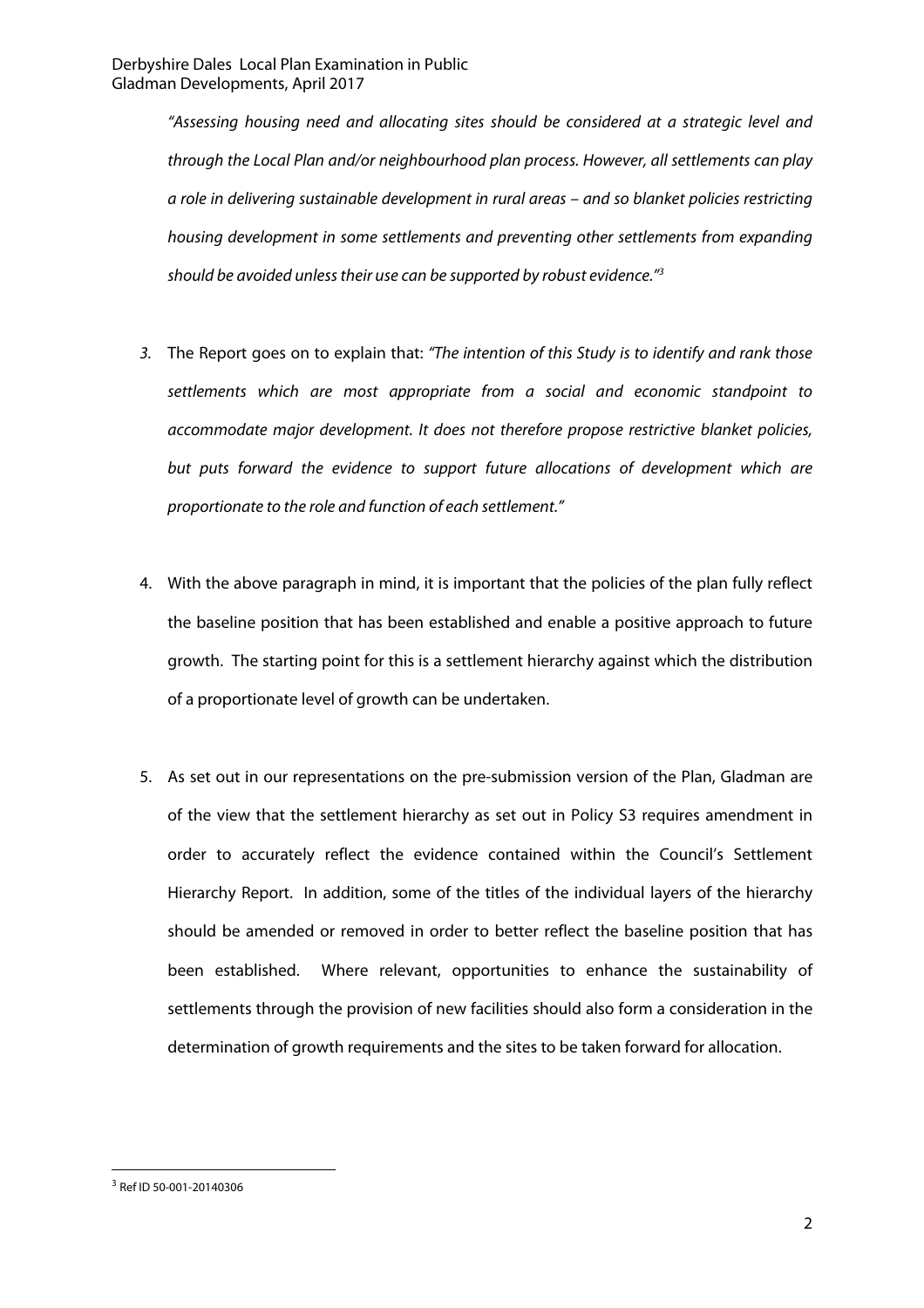#### Derbyshire Dales Local Plan Examination in Public Gladman Developments, April 2017

- 6. In relation to Darley Dale, Gladman suggest that this settlement is included within the 'Tier 1 Settlements' of the Hierarchy. It is accepted that the settlement does not perform exactly as the other settlements in Tier 1 do (Ashbourne, Matlock and Wirksworth). However, it clearly outperforms the other settlements contained in the evidence base document by some margin. Darley Dale has a wide range of services and facilities in the town as well as significant employment opportunities and is located in very close proximity to Matlock (with good public transport links) which has the higher order facilities that Darley Dale is lacking. Simply the lack of a town centre or secondary school should not mean that Darley Dale warrants a tier of the hierarchy of its very own.
- 7. Gladman support the inclusion of both Doveridge and Brailsford within the 'Accessible Settlements with Limited Facilities category (third tier)' of the hierarchy, although we consider that this tier should become the 'second tier' of the hierarchy for reasons stated above. This tier of the settlement hierarchy includes a number of settlements that offer a wide range of services and facilities rather than the 'limited' number that the associated title suggests. This is evidenced through the Settlement Hierarchy Paper at paragraph 4.4, which highlights that multiple social/community facilities exist in these settlements. As a result, the reference to 'limited facilities' is inaccurate and Gladman would recommend that this tier be renamed: **'Accessible Settlements with a good range of services and facilities'.**
- 8. Furthermore, the evidence base highlights issues relating to circumstances where facilities do not exist and therefore provides a baseline against which to develop a strategy that seeks to maintain and improve the sustainability of those settlements by planning to achieve net gains in the level of facilities that are available.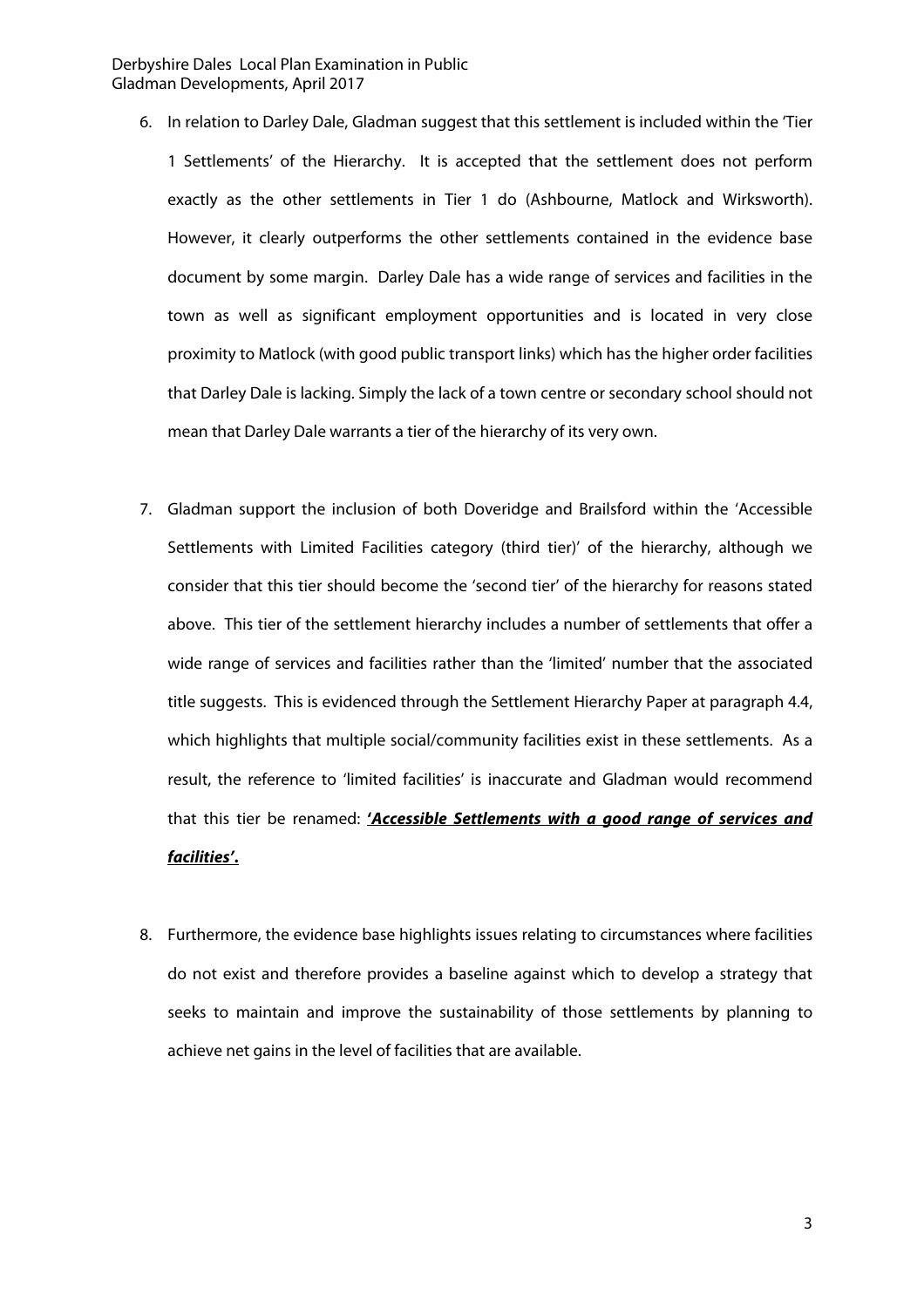9. The Policy should be modified to state:

"They will provide for <del>reduced</del> levels of development <del>in comparison to higher order settlements</del> in order to that will safeguard **and where possible enhance the services and facilities that they provide, role whilst having regard to any environmental constraints**. consistent with maintaining or enhancing key environmental attributes

#### **2. Levels of growth within the settlement hierarchy**

Should similar proportionate levels of growth be identified for each settlement within a particular tier of the hierarchy?

10. As set out in our earlier submissions, all named settlements within the hierarchy should be provided the opportunity to accommodate growth and contribute towards the overall housing needs of the district. In particular, settlements with a good range of services and facilities that have the ability to accommodate growth should seek to be enabled to do so through the Local Plan. Where the opportunity exists, local plans should seek to enhance the services and facilities that are available to residents by setting a positive strategy that seeks to support opportunities to deliver new facilities alongside the residential and employment development that is required to meet assessed needs. This approach would be consistent with Paragraph 55 of the Framework to promote sustainable development in rural areas and support the intentions of the recent Housing White Paper to support 'thriving rural communities'. The Housing White Paper<sup>4</sup> further emphasises the need to plan positively for rural areas, setting out that the government will: "expect local planning authorities to identify opportunities for villages to thrive, especially where this would support services and help meet the need to provide homes for local people who currently find it hard to live where they grew up."

 $\overline{a}$ 4 Housing White Paper: Fixing our broken housing market, p.27